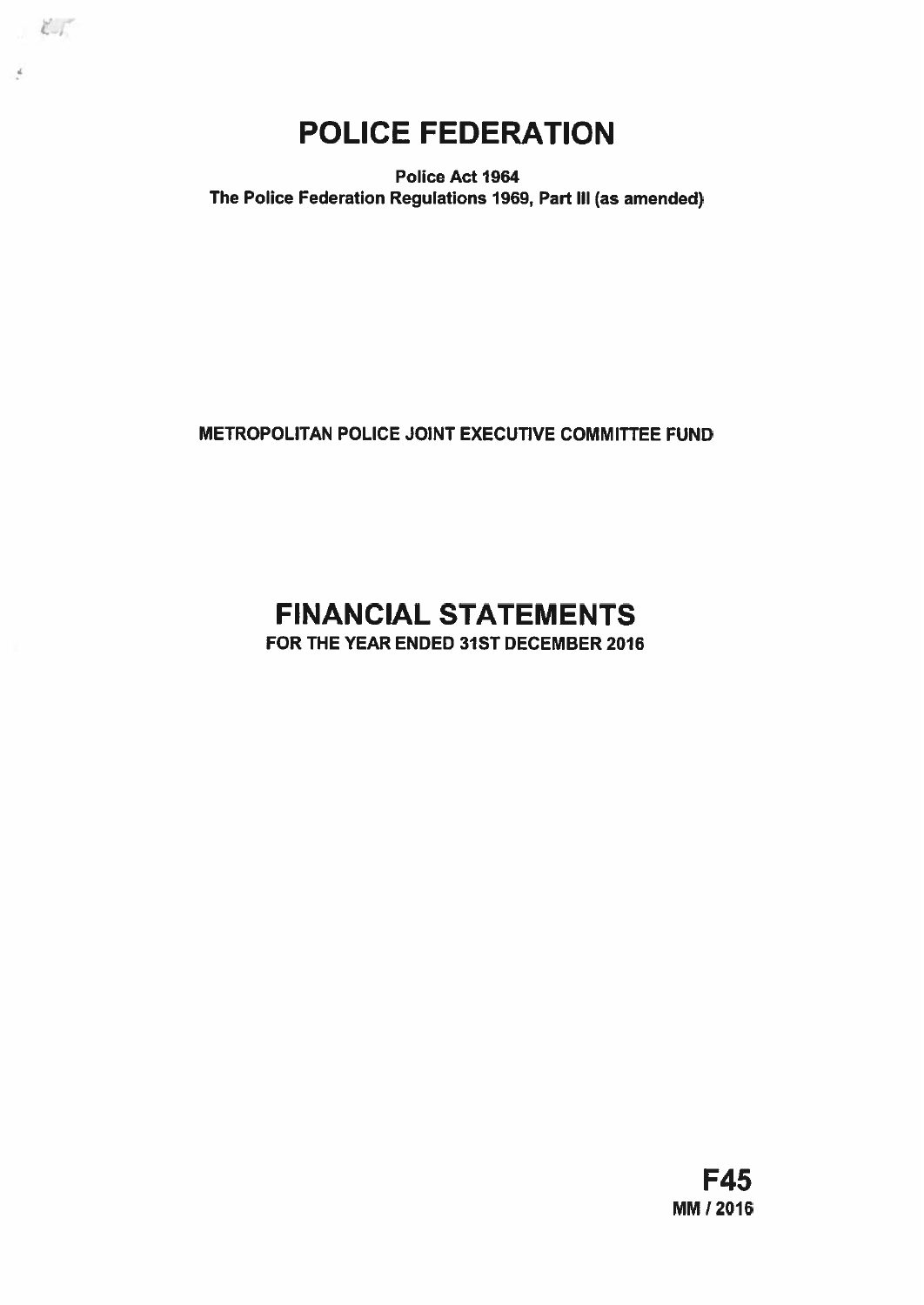# METROPOLITAN POLICE JOINT EXECUTIVE COMMITTEE FUND

# YEAR ENDED 31ST DECEMBER 2016

| <b>CHAIRMAN</b>  | K. Marsh<br>York House,<br>2 Elmfield Park,<br><b>Bromley</b><br>Kent, BR1 1LU                                                                                   |
|------------------|------------------------------------------------------------------------------------------------------------------------------------------------------------------|
| <b>SECRETARY</b> | P. M. Deller<br>York House.<br>2 Elmfield Park,<br><b>Bromley</b><br>Kent. BR1 1LU                                                                               |
| <b>TREASURER</b> | S. Redgewell<br>York House,<br>2 Elmfield Park,<br><b>Bromley</b><br>Kent, BR1 1LU                                                                               |
| <b>AUDITORS</b>  | George Hay & Company,<br><b>Chartered Accountants &amp;</b><br><b>Statutory Auditors,</b><br>83 Cambridge Street,<br>Pimlico,<br>London.<br>SW <sub>1V</sub> 4PS |
| <b>TRUSTEES</b>  | P. Stevenson (4th March 2016)<br>N. Sutton (resigned 4th March 2016)<br>York House.<br>2 Elmfield Park,<br><b>Bromley</b><br>Kent, BR1 1LU                       |
|                  | M. Nurthen<br>York House,<br>2 Elmfield Park,<br><b>Bromley</b><br>Kent. BR1 1LU                                                                                 |
|                  | S. Sagar (resigned 29th October 2016)<br>York House,<br>2 Elmfield Park.<br><b>Bromley</b><br>Kent, BR1 1LU                                                      |

SHOW NAMES AND ADDRESSES OF ABOVE OFFICIALS AND QUALIFICATIONS OF AUDITORS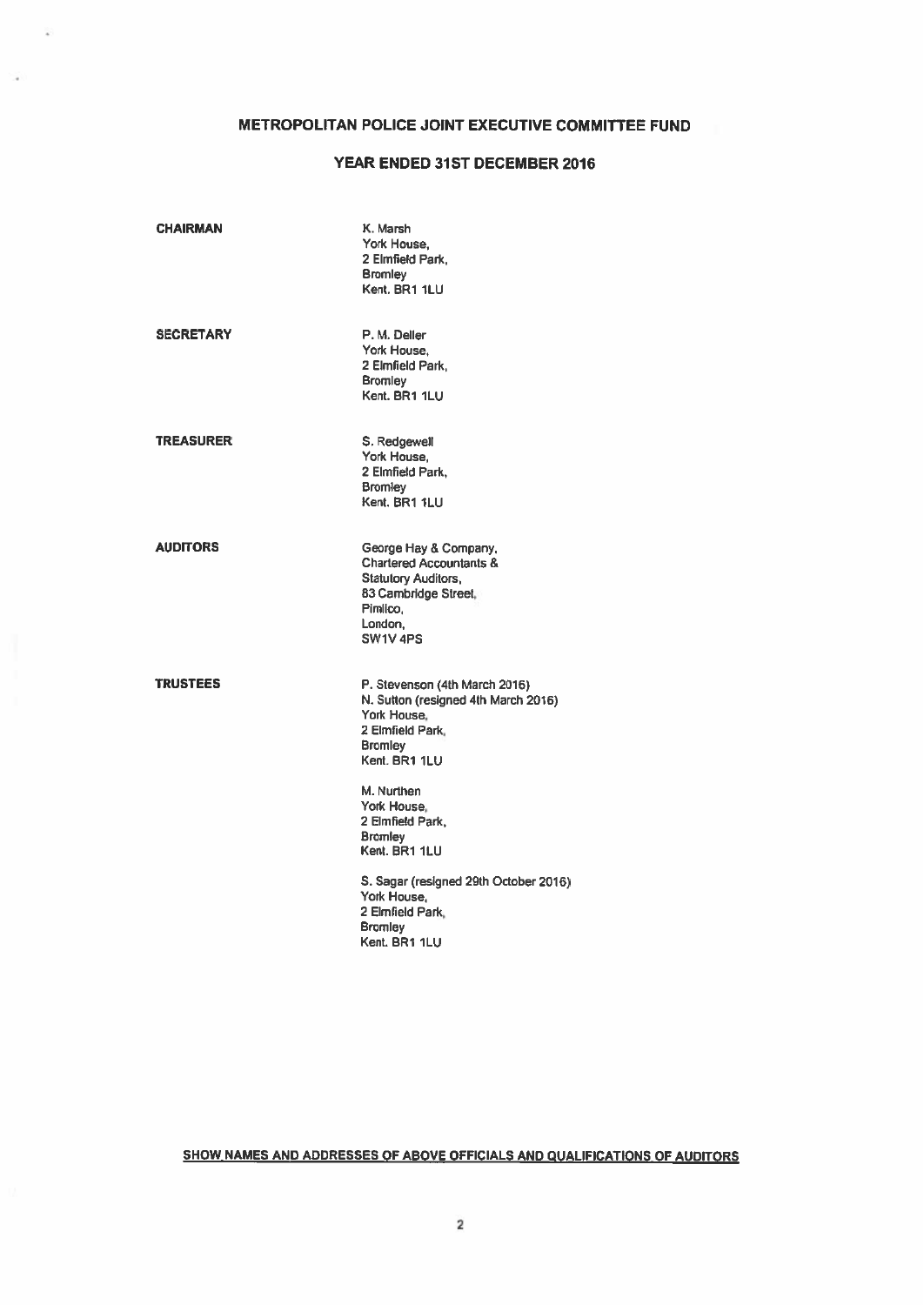### INDEPENDENT AUDITORS REPORT TO THE MEMBERS OF METROPOLITAN POLICE JOINT EXECUTIVE COMMITTEE FUND

We have audited the Financial Statements of the Metropolitan Police Joint Executive Committee Fund for the year ended 31st December 2016. which comprise the Statement of Income and Retained Earnings, Statement of Financial Position, and Notes to the Financial Statements. The Financial Statements have been prepare<sup>d</sup> under the requirements of the Police Federation Regulations and Fund Rules and adopting the measurement principles of FRS 102, "The Financial Reporting Standard applicable in the UK and Republic of Ireland'.

This repor<sup>t</sup> is made solely to the Fund's members, as <sup>a</sup> body. Our audit work has been undertaken so that we might state to the Fund's members those matters we are required to state to them in an auditor's report and for no other purpose. To the fullest extent permitted by law, we do not accep<sup>t</sup> or assume responsibility to anyone other than the Fund and the Fund's members as <sup>a</sup> body, for our audit work, for this report, or for the opinions we have formed,

#### Respective Responsibilities of the Management Committee and Auditors

As explained more fully in the Statement of Management Committee's Responsibilities set out in the notes to the Financial Statements the managemen<sup>t</sup> committee are responsible for the preparation of the Financial Statements and for being satisfied that they fairly reflect the state of the Fund's affairs as at 31st December 2016 and of its results for the year then ended.

Our responsibility is to audit and express an opinion on the Financial Statements in accordance with applicable law and Inlemationat Standards on Auditing (UK and Ireland). Those standards require us to comply with the Auditing Practices Board's Ethical Standards for Auditors.

### Scope of the audit of the Financial Statements

An audit involves obtaining evidence about the amounts and disclosures in the Financial Statements sufficient to <sup>g</sup>ive reasonable assurance that the Financial Statements are free from material misstatement, whether caused by fraud or error. This includes an assessment of: whether the accounting policies are appropriate to the Fund's circumstances and have been consistently applied and adequately disclosed; the reasonableness of significant accounting estimates made by the managemen<sup>t</sup> committee: and the overall presentation of the Financial **Statements** 

### Opinion on Financial Statements

In our opinion the Financial Statements:

- fairly reflect the state of the Fund's affairs as at 31st December 2016 and of its results for the year then ended:
- have been properly prepare<sup>d</sup> in accordance with the measurement principles of United Kingdom Generally Accepted Accounting Practice; and
- have been prepare<sup>d</sup> in accordance with the Police Federation Regulations and Fund Rules.

### Other Matters

The Financial Statements for the year ended 31st December <sup>2016</sup> includes all funds raised for the purpose of the Joint Branch Board Fund in accordance with Regulation <sup>2</sup> Police Federation (Amendment) Regulations 2015.

Signed

George Hay & Company Chartered Accountants & Statutory Auditors 83 Cambridge Street Pimlico London Dated: 6th February <sup>2017</sup>

SW1V 4PS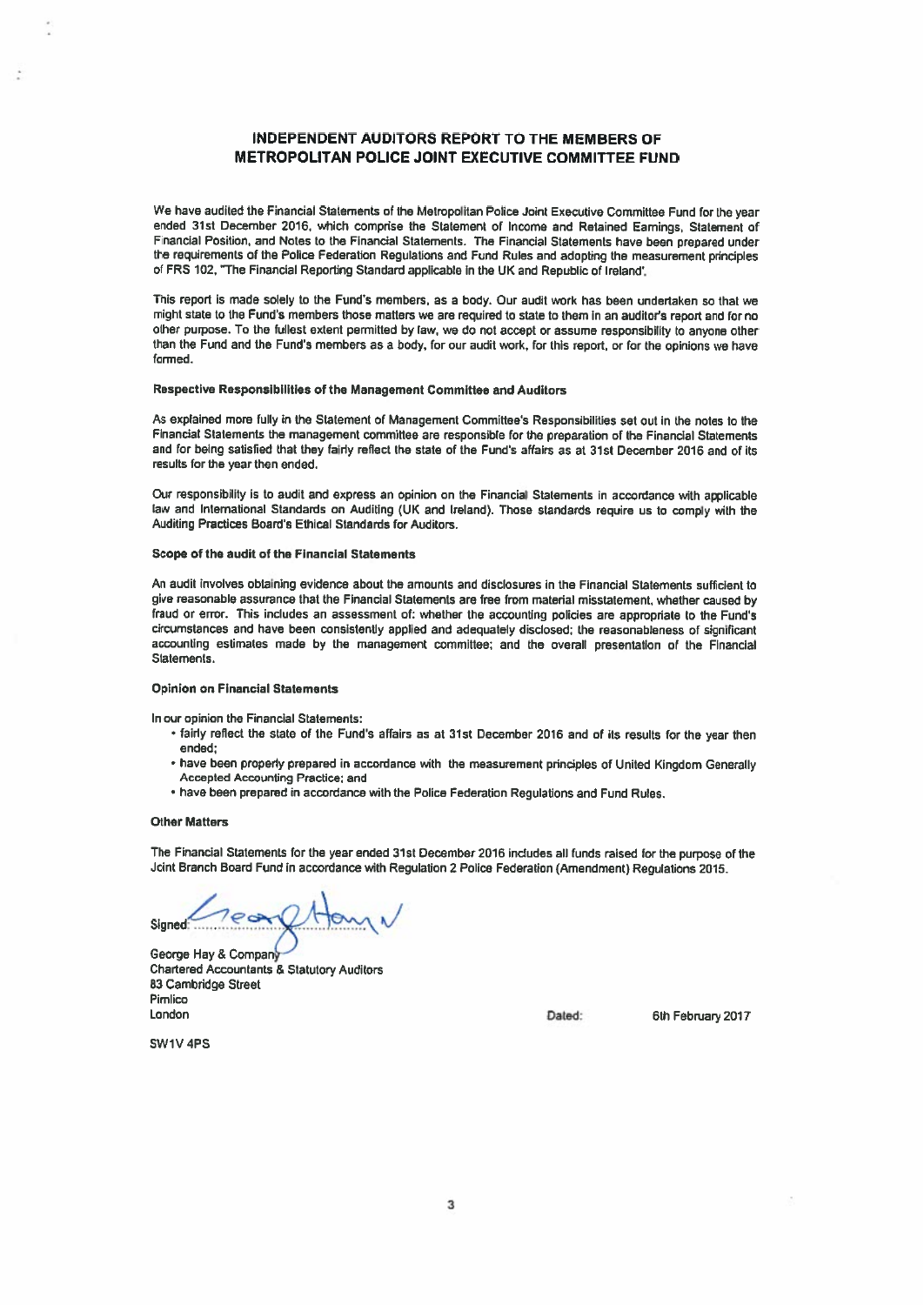# METROPOLITAN POLICE JOINT EXECUTIVE COMMITTEE FUND

 $\frac{1}{2}$ 

 $\mathcal{F}$ 

# STATEMENT OF INCOME AND RETAINED EARNINGS FOR THE YEAR ENDED 31ST DECEMBER 2016

|                                                                                                                                                | 2016<br>£   | 2015<br>£     |
|------------------------------------------------------------------------------------------------------------------------------------------------|-------------|---------------|
| <b>INCOME</b>                                                                                                                                  |             |               |
| <b>Weekly Subscriptions</b><br>Constables                                                                                                      |             |               |
| Sergeants                                                                                                                                      |             |               |
| Inspectors                                                                                                                                     |             |               |
|                                                                                                                                                |             |               |
| Less: Payable to Joint Central Committee 70%                                                                                                   |             |               |
| Constables<br>Sergeants                                                                                                                        |             |               |
| Inspectors                                                                                                                                     |             |               |
|                                                                                                                                                |             |               |
|                                                                                                                                                |             |               |
| <b>TOTAL INCOME</b>                                                                                                                            |             |               |
| Less: ADMINISTRATIVE EXPENSES (Note 1)                                                                                                         | 1,850,357   | 1,507,792     |
| (DEFICIT) OF SUBSCRIPTION INCOME<br><b>OVER EXPENDITURE</b>                                                                                    | (1,850,357) | (1, 507, 792) |
| Add: Other Income - (Note 1.1)<br>To include all income as specified in Regulation 2c in the<br>Police Federation (Amendments) Requlation 2015 | 1,934,680   | 1,901,783     |
| <b>SURPLUS FOR THE YEAR</b><br><b>BEFORE GAINS / (LOSSES)</b>                                                                                  | 84,323      | 393.991       |
| Gains / (Losses) - (Note 1.2)                                                                                                                  | 10,954      | 27,565        |
| Value Adjustments on Investments<br>Value Adjustments on Investment Properties                                                                 | 407,775     | (3,569)       |
| Deferred Tax on Value Adjustments                                                                                                              |             |               |
| <b>SURPLUS FOR THE YEAR</b>                                                                                                                    | 503,052     | 417,987       |
| RETAINED EARNINGS BROUGHT FORWARD                                                                                                              | 6,020,262   | 5,602,275     |
| RETAINED EARNINGS CARRIED FORWARD                                                                                                              | 6,523,314   | 6.020,262     |

4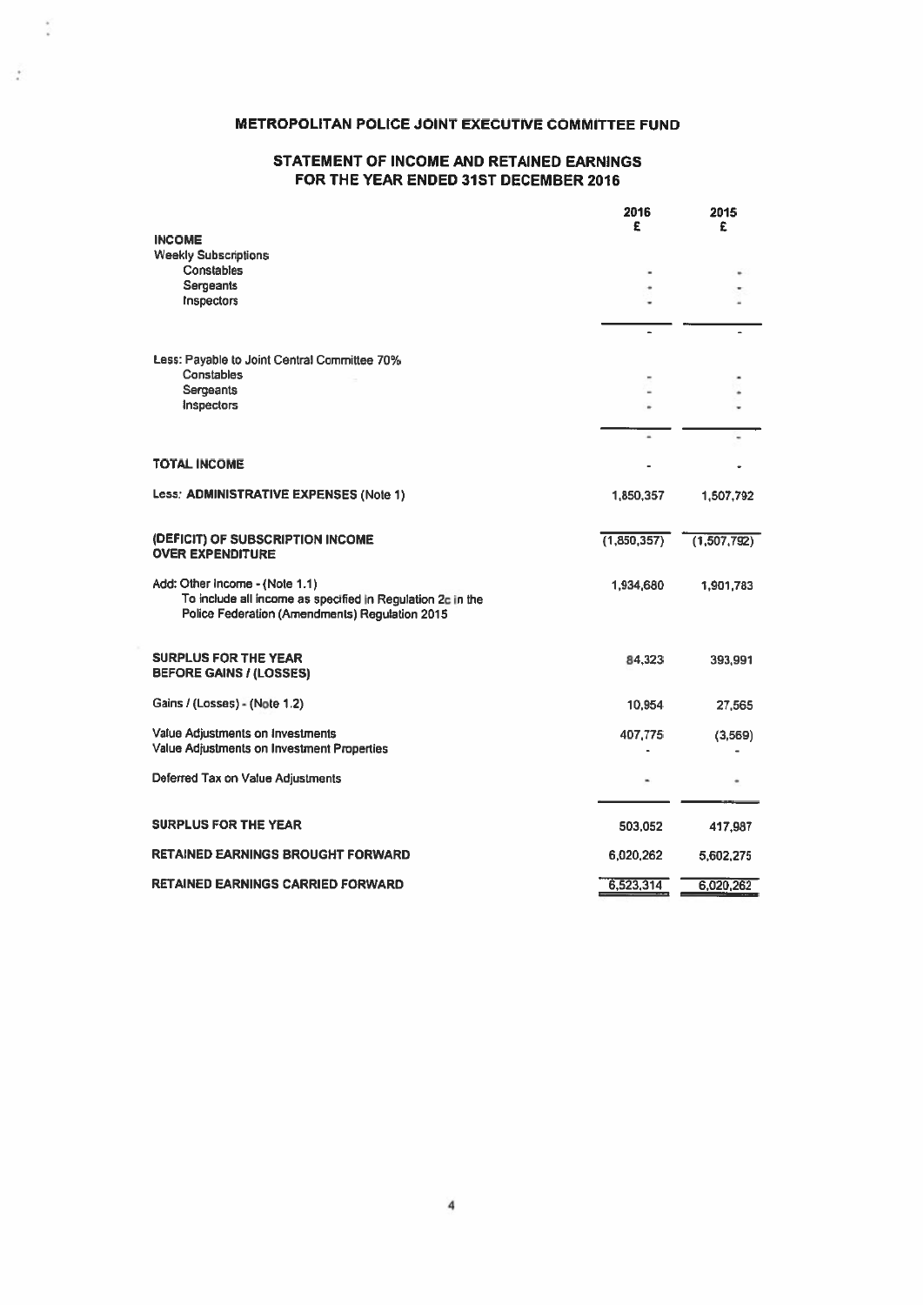### METROPOLITAN POLICE JOINT EXECUTIVE COMMITTEE FUND

# STATEMENT OF FINANCIAL POSITION AS AT 31ST DECEMBER 2016

| <b>METROPOLITAN POLICE JOINT EXECUTIVE COMMITTEE FUND</b>                           |                |                                      |                          |                          |
|-------------------------------------------------------------------------------------|----------------|--------------------------------------|--------------------------|--------------------------|
| STATEMENT OF FINANCIAL POSITION AS AT 31ST DECEMBER 2016                            |                |                                      |                          |                          |
|                                                                                     | 2016           | <b>Accumulated</b>                   | 2016                     | 2015                     |
|                                                                                     | Cost           | Depreciation/<br><b>Revaluation/</b> | <b>Net Book</b><br>Value | <b>Net Book</b><br>Value |
|                                                                                     | Έ              | <b>Impairment</b><br>£               | £                        | £                        |
| <b>TANGIBLE FIXED ASSETS</b><br><b>Furniture and Fittings</b>                       | 61,588         | 20,417                               | 41,171                   | 37,928                   |
| <b>Computer Equipment</b><br>Others - (Specify)                                     | 142,827        | 43,454                               | 99,373                   | 98,606                   |
| <b>Office Equipment</b>                                                             | 409,705        | 404,401                              | 5.304                    | 4,683                    |
|                                                                                     | 614,120        | 468,272                              | 145,848                  | 141,217                  |
|                                                                                     |                |                                      |                          |                          |
|                                                                                     | 2016<br>Cost   | 2015<br>Cost                         | 2016<br><b>Market</b>    | 2015<br><b>Market</b>    |
| <b>INVESTMENTS</b>                                                                  |                |                                      | Value                    | Value                    |
| <b>Investments</b>                                                                  | £<br>3,252,543 | £<br>3,182,477                       | £<br>4,172,804           | £<br>3,694,963           |
| <b>Investment Properties</b>                                                        |                |                                      |                          |                          |
| Others - (Specify)                                                                  | 3,252,543      | 3,182,477                            | 4,172,804                | 3.694.963                |
| <b>CURRENT ASSETS</b>                                                               |                |                                      |                          |                          |
| Contributions due from Joint Central Committee (Note 4)                             |                |                                      |                          |                          |
| <b>Subscriptions Due</b><br>Cash at Bank and in Hand                                |                |                                      | 1,758,505                | 1,429,434                |
| Others - (Specify)                                                                  |                |                                      |                          |                          |
| <b>Corporation Tax</b><br>Amount due from Metropolitan Police Branch Board Funds    |                |                                      | 4,763<br>64,268          | 508,898                  |
| <b>Debtors</b>                                                                      |                |                                      | 477,484                  | 355,110                  |
| Deposit with Stockbrokers                                                           |                |                                      | 129,118<br>2,434,138     | 97,103<br>2,390,545      |
| <b>CURRENT LIABILITIES</b><br>Contributions due to Joint Central Committee (Note 4) |                |                                      | ٠                        |                          |
| Corporation Tax                                                                     |                |                                      |                          |                          |
| Deferred Tax<br><b>Sundry Accrued Expenses</b>                                      |                |                                      | 184,052<br>45,424        | 102,497<br>103,966       |
|                                                                                     |                |                                      | 229,476                  | 206,463                  |
|                                                                                     |                |                                      |                          |                          |
| <b>NET CURRENT ASSETS / (LIABILITIES)</b>                                           |                |                                      | 2,204,662                | 2,184,082                |
| TOTAL ASSETS LESS CURRENT LIABILITIES                                               |                |                                      | 6,523,314                | 6,020,262                |
| <b>CREDITORS: Amounts Falling Due After More Than One Year</b><br>(Specify)         |                |                                      |                          |                          |
|                                                                                     |                |                                      |                          |                          |
| <b>NET ASSETS</b>                                                                   |                |                                      | 6,523,314                | 6,020,262                |
| <b>REPRESENTED BY</b>                                                               |                |                                      |                          |                          |
| <b>Retained Earnings</b>                                                            |                |                                      | 6,523,314                | 6,020,262                |
| Other Reserves - (Specify)                                                          |                |                                      |                          |                          |
|                                                                                     |                |                                      | 6,523,314                | 6,020,262                |
|                                                                                     |                |                                      |                          |                          |

We certify that we have fully complied with the Regulation <sup>2</sup> Police Federation (Amendment) Regulations <sup>2015</sup> and disclosed in the F45 alt funds of which we are <sup>a</sup> beneficiary. We understand that failure to comply with this Regulation could be deemed <sup>a</sup> criminal and/or Police Disciplinary matter.

These financial statemen) have been prepared using the measurement principles and provisions of FRS 102.

 $Signed$   $MGL$   $AC$ Signed Jetter Court Communication TREASURER

Date financial statements approved: 6th February 2017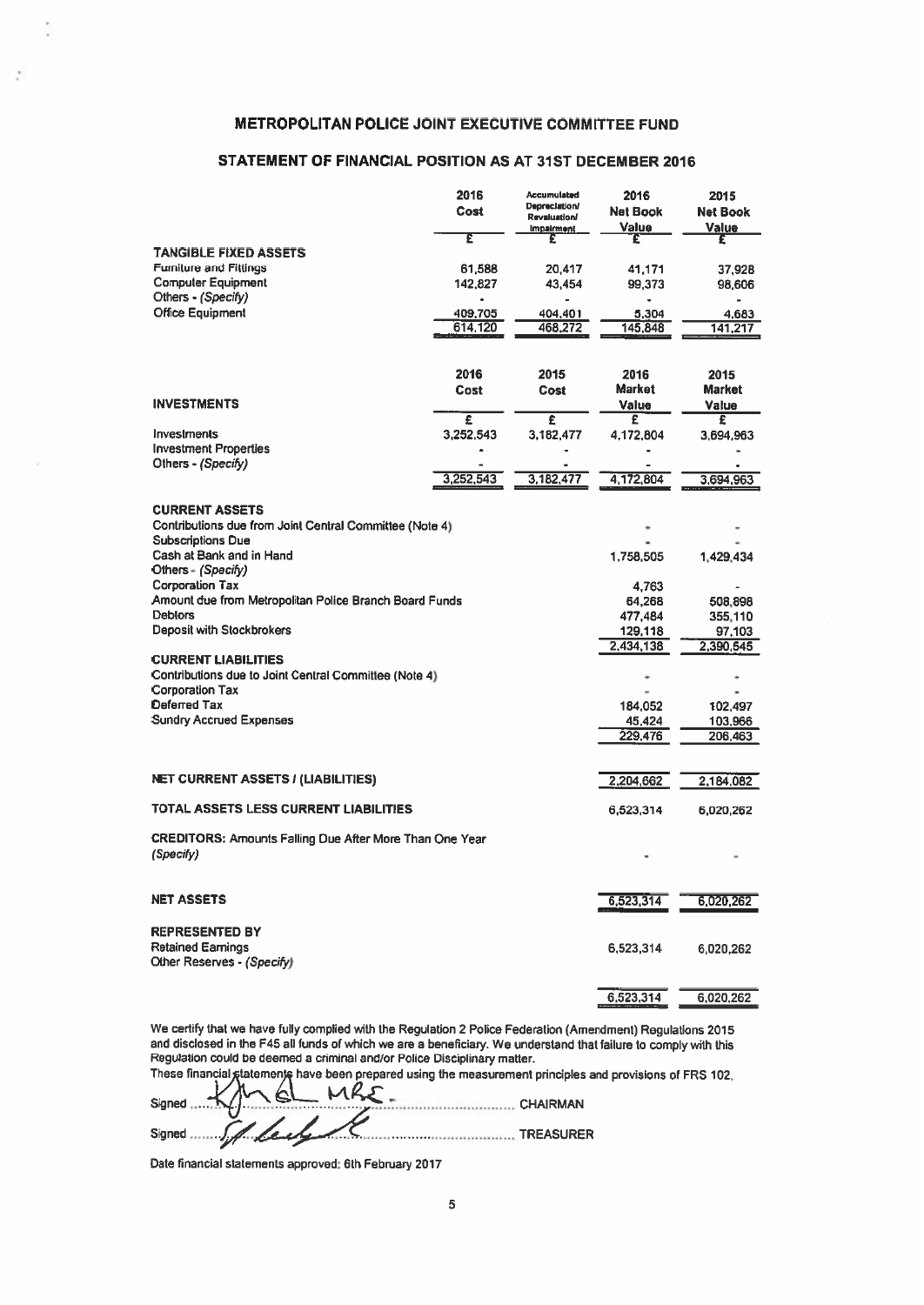$\frac{1}{2}$ 

 $\mathcal{I}$ 

|     |                                                           | 2016      | 2015           |
|-----|-----------------------------------------------------------|-----------|----------------|
| 1.  | <b>ADMINISTRATIVE EXPENSES</b>                            | £         | £              |
|     | Accommodation                                             |           |                |
|     | <b>Additional Responsibility Payments</b>                 | 67.456    | 68,795         |
|     | <b>Annual Conference</b>                                  | 85,186    | 1,607          |
|     | <b>Audit and Accountancy Charges</b>                      | 8.685     | 8,270          |
|     | <b>Bank Charges</b>                                       | 671       | 600            |
|     | <b>Clerical Assistance and Social Security Costs</b>      | 179,278   | 179.577        |
|     | Communication                                             | 37,395    | 31.665         |
|     | <b>Computer Consumables</b>                               | 90,784    | 43,594         |
|     | <b>Corporation Tax</b>                                    |           | $\bullet$      |
|     | Depreciation                                              | 29,947    | 18,903         |
|     | Donations                                                 | 37,250    | 11,838         |
|     | <b>Hospitality</b>                                        | -         | $\bullet$      |
|     | Incidental Overnight Expenses                             | $\bullet$ | $\overline{a}$ |
|     | Insurance                                                 | 715,842   | 538,192        |
|     | <b>Meeting Expenses</b>                                   | 64.490    | 44,861         |
|     | <b>Official Publications</b>                              |           |                |
|     | Postage, Printing and Stationery                          | 23,073    | 20,715         |
|     | Repairs and Maintenance                                   | ä,        |                |
|     | Subsistence (Meal Expenses)                               | 5,562     | 4,650          |
|     | <b>Sundry Expenses</b>                                    | 1.195     | 1,640          |
|     | Travel                                                    | 3,051     | 3,551          |
|     | Other Expenses - (Specify)                                |           |                |
|     | <b>Deferred Tax</b>                                       | 81,555    | (714)          |
|     | <b>Functions</b>                                          | 73.729    | 74.471         |
|     | <b>Funeral Costs</b>                                      | 37,465    | 66,415         |
|     | <b>Legal and Professional</b>                             | 29,875    | 43.207         |
|     | Paul mcKeever Scholership                                 | 92        | (64)           |
|     | <b>Premises Repairs and Maintenance</b>                   | 47,634    | 21,367         |
|     | Promotional Items                                         |           |                |
|     | <b>Public Relations</b>                                   | $\bullet$ | 1,452          |
|     | Rates                                                     | 100,840   | 152,183        |
|     | Repairs and Maintenance - Equipment                       | 49.298    | 45,436         |
|     | <b>Staff Pensions</b>                                     | 49,594    | 41,326         |
|     | Training                                                  | 14,379    | 12,376         |
|     |                                                           | 16,031    | 71,879         |
|     | TOTAL AS PER STATEMENT OF INCOME AND RETAINED EARNINGS    | 1,850,357 | 1,507,792      |
|     |                                                           |           |                |
|     |                                                           | 2016<br>£ | 2015           |
| 1.1 | <b>OTHER INCOME</b>                                       |           | £              |
|     | Contribution from:<br><b>Constables Branch Board Fund</b> |           |                |
|     | Sergeants Branch Board Fund                               | 1,485,234 | 1,462,593      |
|     | <b>Inspectors Branch Board Fund</b>                       | 257,251   | 267,342        |
|     |                                                           | 72,897    | 97,276         |
|     | <b>Bank Interest (Gross)</b><br><b>Dividends Received</b> | 1,037     | 1,837          |
|     | <b>Commission Received</b>                                | 105,432   | 71,214         |
|     |                                                           | ٠         | 700            |
|     | <b>Tax Refunds</b>                                        | 12,829    | 821            |
|     | TOTAL AS PER STATEMENT OF INCOME AND RETAINED EARNINGS    | 1,934,680 | 1,901,783      |
|     |                                                           | 2016      | 2015           |
|     |                                                           | £         | £              |
| 1.2 | <b>GAINS / (LOSSES)</b>                                   |           |                |
|     | Gain / (Loss) on Investments                              | 10,954    | 27,565         |
|     | Value Adjustment on Investments                           | 407,775   | (3,569)        |
|     |                                                           |           |                |
|     | TOTAL AS PER STATEMENT OF INCOME AND RETAINED EARNINGS    | 418,729   | 23,996         |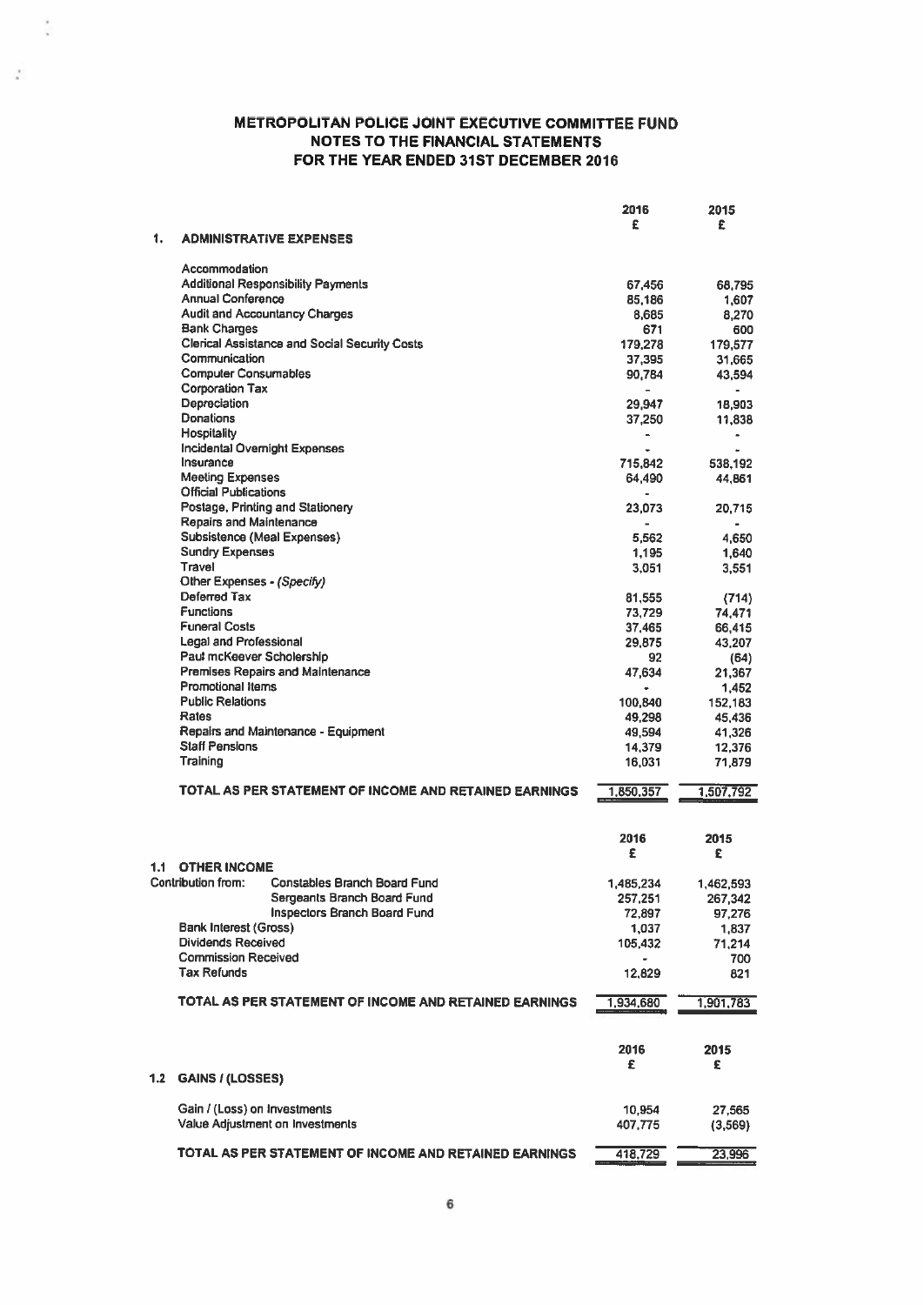### 2. ACCOUNTING POLICIES

÷,

#### A. Basis of Preparing the Financial Statements

The Financial Statements have been prepared under the requirements of the Police Federation Regulations and Fund Rules and adopting the measurement principles of Financial Reporting Standard 102 Section 1A. "The Financial Reporting Standard applicable in the UK and Republic of Ireland" (FRS 102) applicable to small entities.

This is the first year in which the Financial Statements have been prepare<sup>d</sup> in accordance with FRS <sup>102</sup> Section 1A - small entities. Refer to note 8 for an explanation of the transition.

The date of the transition is 1st January 2015. The transition to FRS 102 Section 1A has resulted in <sup>a</sup> small number of changes in the accounting policies to those used previously.

### B. Accounting Convention

The Financial Statements have been prepared under the historic cost convention.

#### C. Income

Income is primarily derived from subscriptions collected from the Funds members.

Other income sources may include rental <sup>I</sup> investment income and income generated from providing member services.

### D. Expenditure

Expenditure is shown inclusive of Value Added Tax.

#### E. Depreciation

Depreciation has been calculated at rates required to write off the relevant assets over their anticipated lives.

The applicable annual rates are: Furniture and Fittings — 15% reducing balance basis Computer Equipment **Example 25%** straight line basis Other Assets Property - (Specify)

— 25% reducing balance basis

#### F. Taxation

Provision is made for Corporation Tax in respect of the Fund's liability to taxation on investment income, capital gains and income derived from third party transactions.

#### S. Investments (if applicable)

Investments and investment properties are shown in the Financial Statements at market value.

### H. Deferred Taxation (if applicable)

Delerred taxation is provided on the liability method to take accouni of timing differences between the treatment of certain items for accounts purposes and their treatment for tax purposes.

I. Other Policies - (Specify)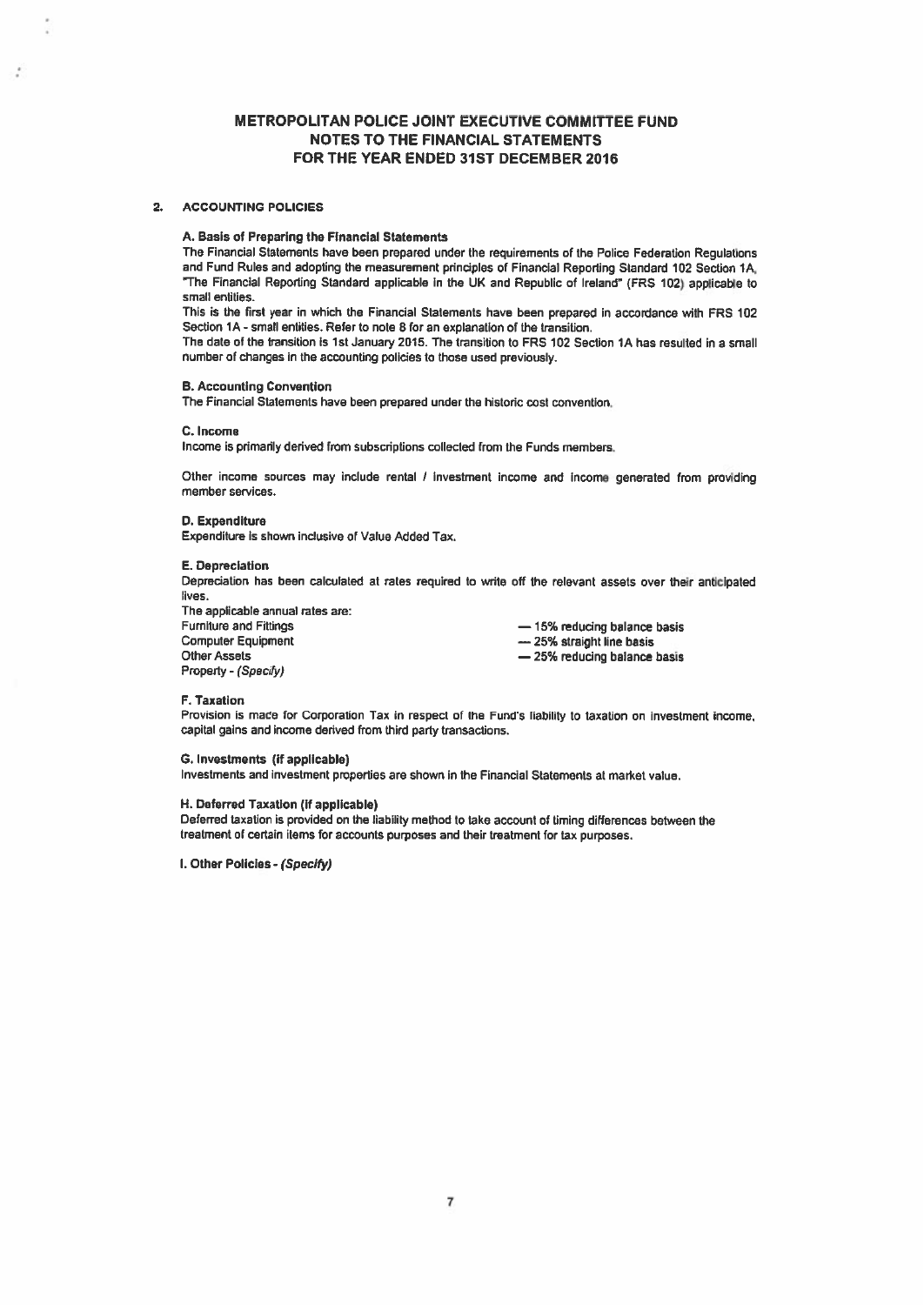### 3. STATEMENT OF MANAGEMENT COMMITTEE'S RESPONSIBILITIES

÷,

Regulation 18(2) of The Police Federation Regulations (as amended) requires the Committee, in relation to Federation funds held by it. to keep accounts showing all monies received or paid out and to cause the Financial Statements for each year to be audited by an independent auditor. In causing the Financial Statements to be prepared, the Committee is required to:

• Select suitable accounting policies and apply them consistently.

• Make judgements and estimates that are reasonable and prudent.

• Ensure that the Financial Statements are prepare<sup>d</sup> on the going concern basis unless it is appropriate to presume otherwise.

The Committee is responsible for keeping adequate accounting records and also is responsible for safe guarding the assets of the Fund and hence for taking reasonable steps for the prevention and detection of fraud and other irregularities.

### 4. CONTRIBUTIONS DUE FROM? (TO) JOINT CENTRAL COMMITTEE

|            | 2016     | 2015<br>£                       |
|------------|----------|---------------------------------|
| Constables | ٠        |                                 |
| Sergeants  | ٠        | ٠                               |
| Inspectors | ۰        | ۰                               |
|            |          |                                 |
|            | ۰<br>--- | the contract of the same<br>. . |
|            |          |                                 |

# 5. CONTRIBUTING AND NON CONTRIBUTING MEMBERS AT 31ST DECEMBER 2016

|                              | 2016<br><b>No. of Contributing</b><br><b>Members</b> | 2015   | 2016<br><b>No. of Non Contributing</b><br><b>Members</b> | 2015 | 2016<br>Others* | 2015 |
|------------------------------|------------------------------------------------------|--------|----------------------------------------------------------|------|-----------------|------|
| Cadets                       | $\bullet$                                            |        | ×                                                        | ٠    | ÷               | ٠    |
| Constables                   | 24,769                                               | 24,550 | 622                                                      | 450  | 456             | 400  |
| Sergeants<br>nspectors/Chief | 4.321                                                | 4,550  | 53                                                       | 100  | 52              | 50   |
| nspectors                    | 1.468                                                | 1,540  | 22                                                       | 17   | 6               | ۰    |
|                              | 30.558                                               | 30,640 | 697                                                      | 567  | 514             | 450  |

\* This column refers to those members who are non contributors by virtue of receiving no pay, being on unpaid matemity leave or serving officers on career breaks. (JBB Circular 53/96 relers)

# 6. INVESTMENTS (if applicable)

|                             | 2016<br><b>Market</b><br>Value | 2015<br><b>Market</b><br>Value |
|-----------------------------|--------------------------------|--------------------------------|
|                             |                                | £                              |
| <b>Equities</b>             | 1,070,781                      | 957,573                        |
| <b>Fixed Interest Funds</b> | 103,368                        | 110.101                        |
| <b>Unit Trusts</b>          | 2,998,655                      | 2.627.289                      |
| Others - (Specify)          | ٠                              |                                |
|                             | 4.172.804                      | 3.694.963                      |

### 7. INVESTMENT PROPERTIES (if applicable)

|                              | 2016<br><b>Market</b><br>Value | 2015<br><b>Market</b><br>Value |
|------------------------------|--------------------------------|--------------------------------|
| <b>Investment Properties</b> | ×                              |                                |
|                              | $\blacksquare$<br>$-$          |                                |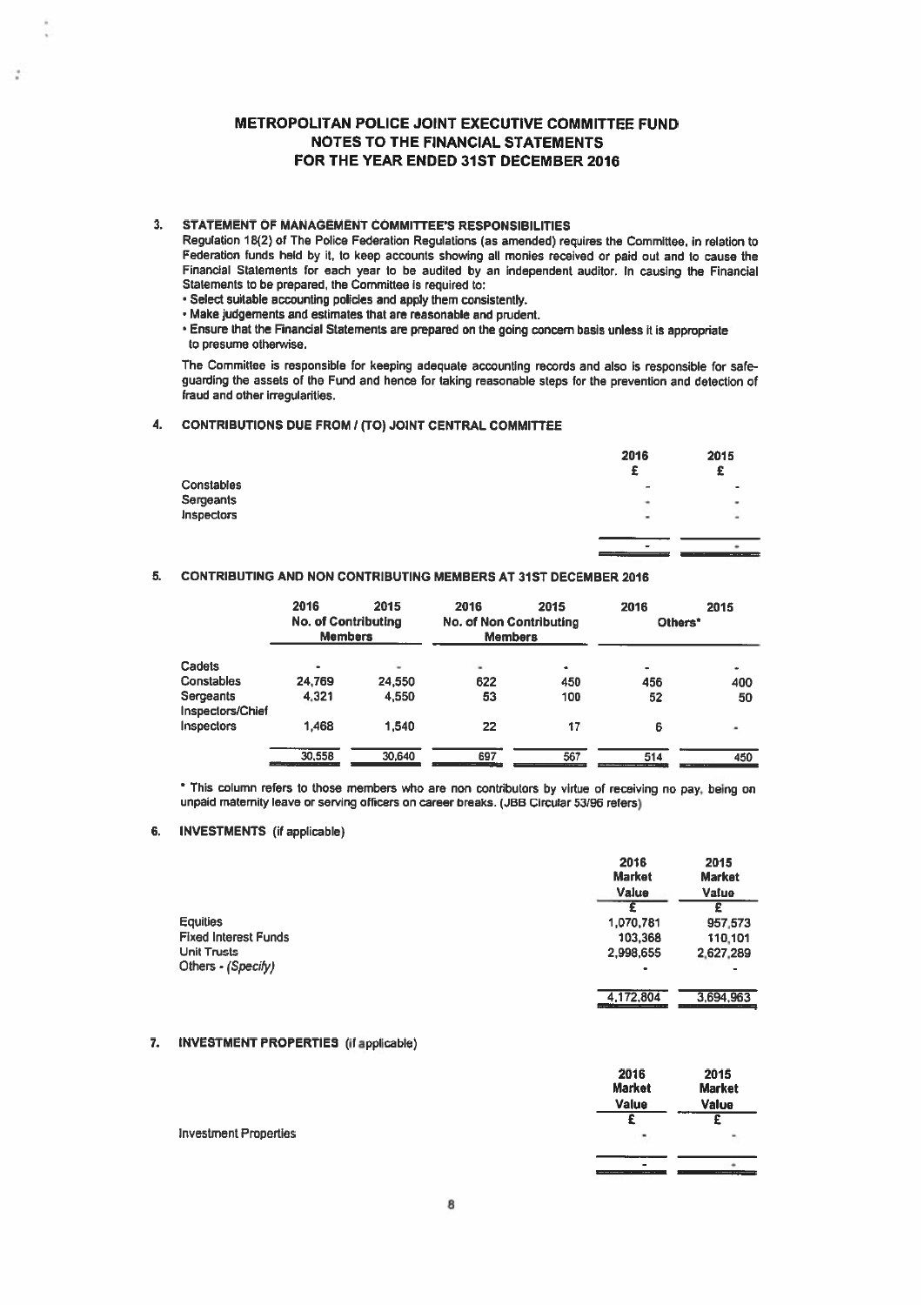### 8. TRANSITION TO FRS 102 SECTION 1A - SMALL ENTITIES

This is the first year that the entity has presented Financial Statements complying with the measurement principles of FRS 102 Section 1A. The entity has restated the comparative prior year amounts (where applicable) in accordance with FRS 102 Section 1A requirements.

# CHANGES UNDER FRS 102 SECTION IA - SMALL ENTITIES

1. Investments and investment properties are now measured at market value rather than at historic cost. 2. Deferred tax on change in measurement of investments from historic cost to market value.

# Restated Statement of Financial Position

ś

|                                                                      | Explanation |            |
|----------------------------------------------------------------------|-------------|------------|
| Original Retained Earnings at 31 December 2015                       |             | 5,610,273  |
| Restatement of Investments and Investment Properties                 |             | 512.486    |
| Deferred Tax on Restatement of Investments and Investment Properties | 2           | (102, 497) |
| Restated Retained Earnings at 31 December 2015                       |             | 6.020.262  |

### Restated Statement of Income and Retained Eamings

|                                                                      | Explanation |         |
|----------------------------------------------------------------------|-------------|---------|
| Original Surplus / (Deficit) for the Year Ended 31 December 2015     |             | 420.842 |
| Restatement of Investments and Investment Properties                 |             | (3,569) |
| Deferred Tax on Restatement of Investments and Investment Properties | 2           | 714     |
| Restated Surplus / (Deficit) for the Year Ended 31 December 2015     |             | 417.987 |